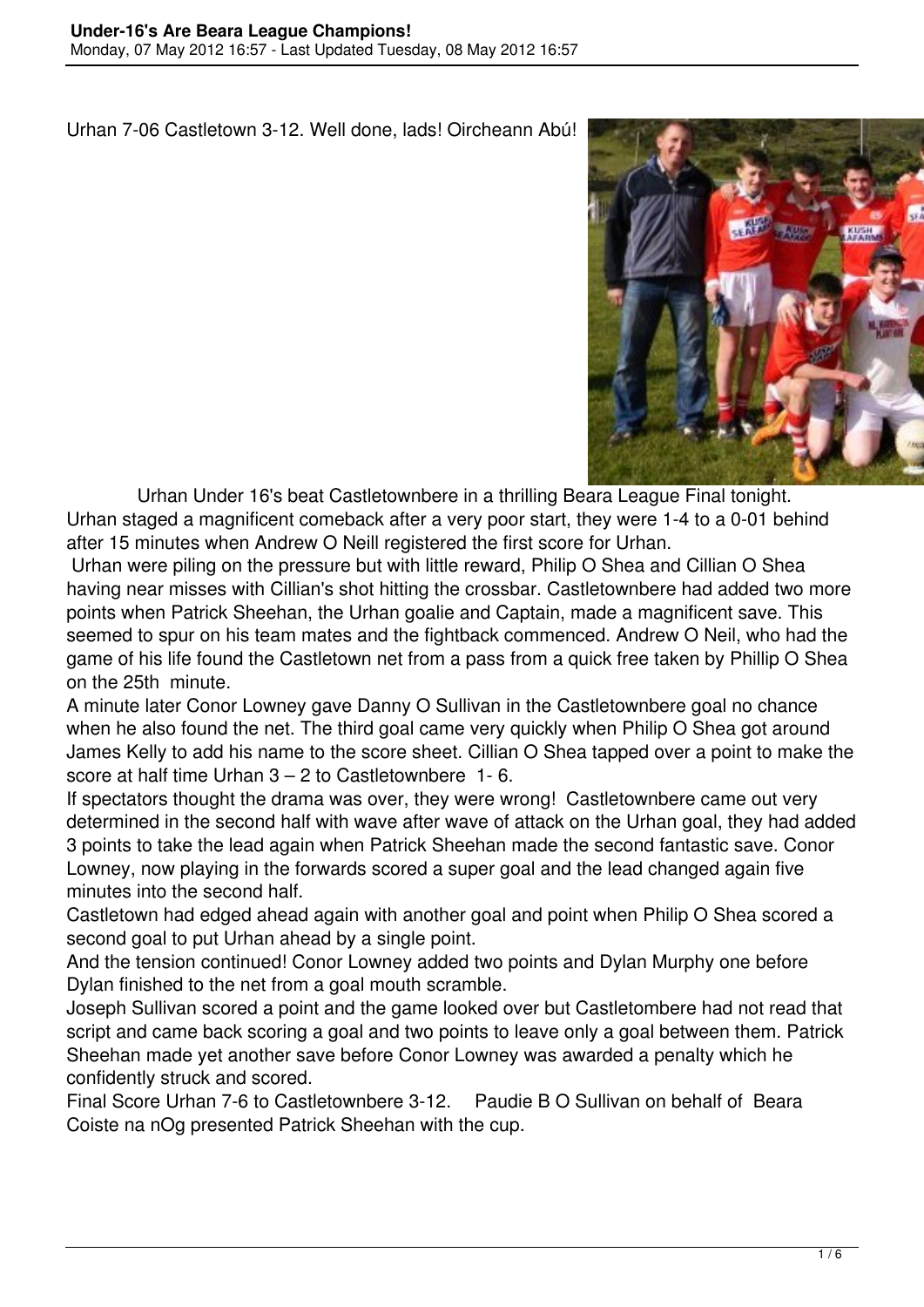Congratulations to the the players, and trainers DJ O Sullivan, John G. Lowney and James Healy.

Team: Paddy Sheehan; Anthony O' Shea, Kevin Elphick; Danny O' Neill, Cillian O' Shea; Andrew O' Neill, Conor Lowney; Joseph O' Sullivan, Ciarán O' Sullivan; Philip Shea, Dylan Murphy. Subs: Brendan Duggan, Donal Óg Harrington, Alan O' Donoghue, Kevin O' Sullivan.

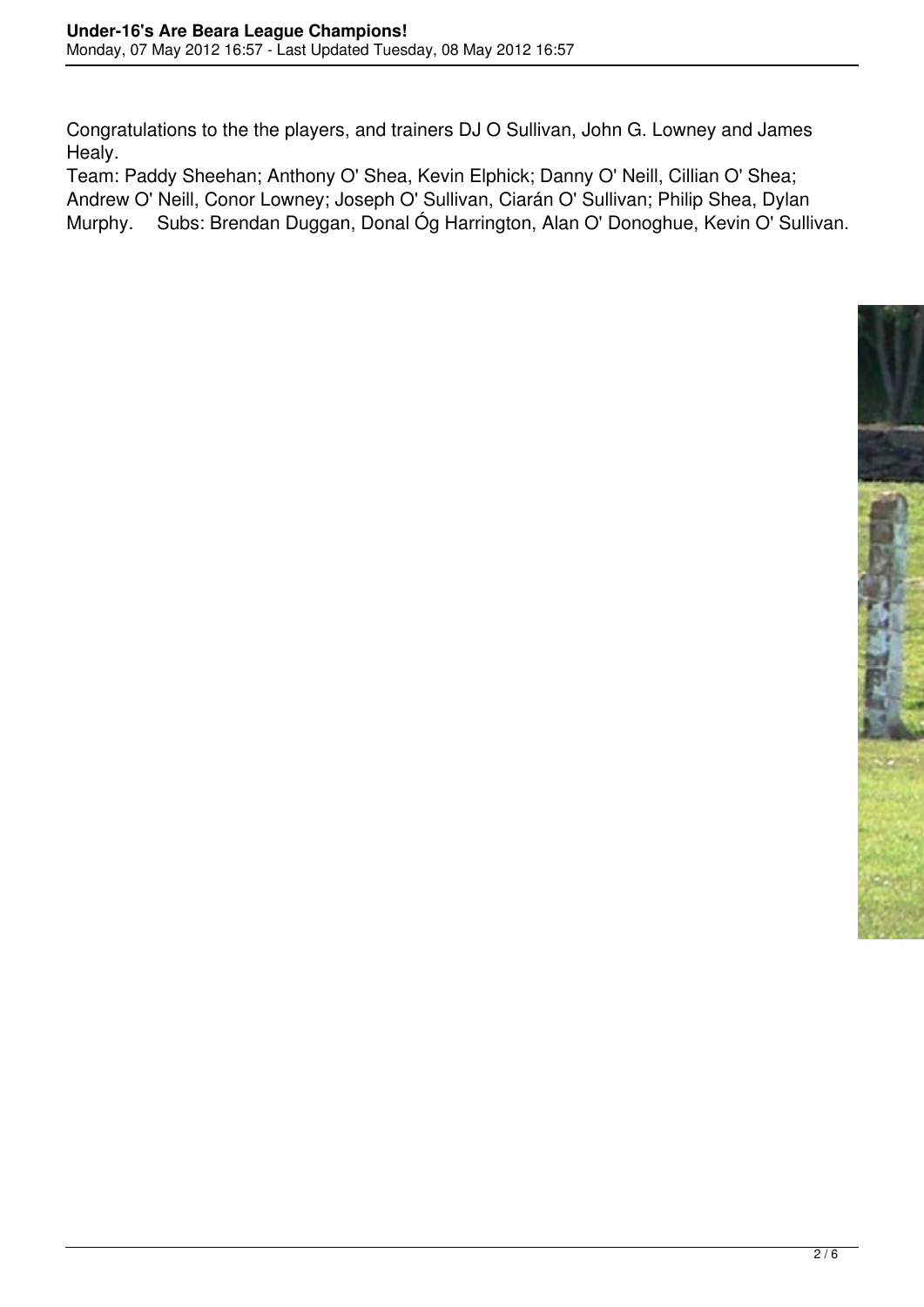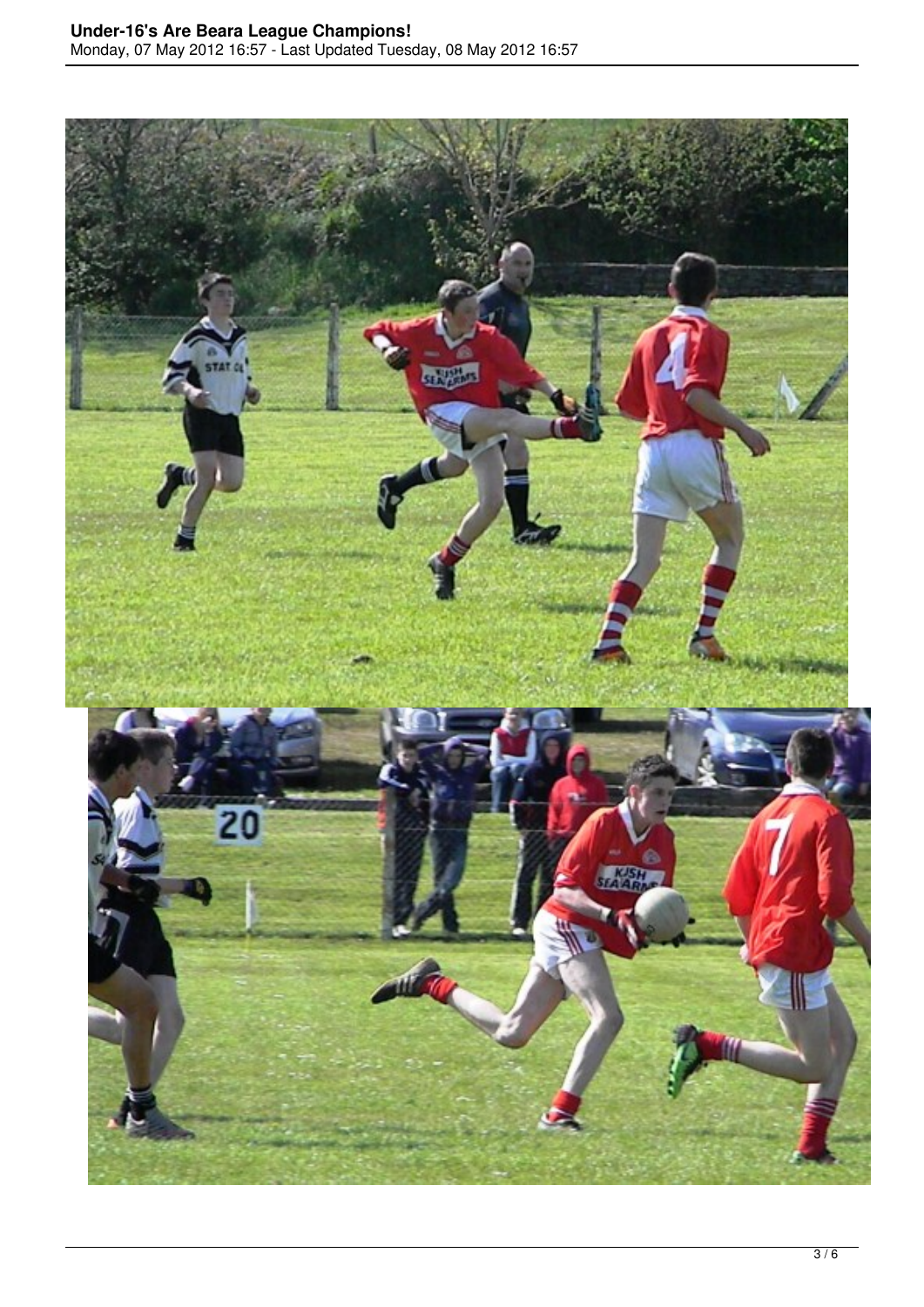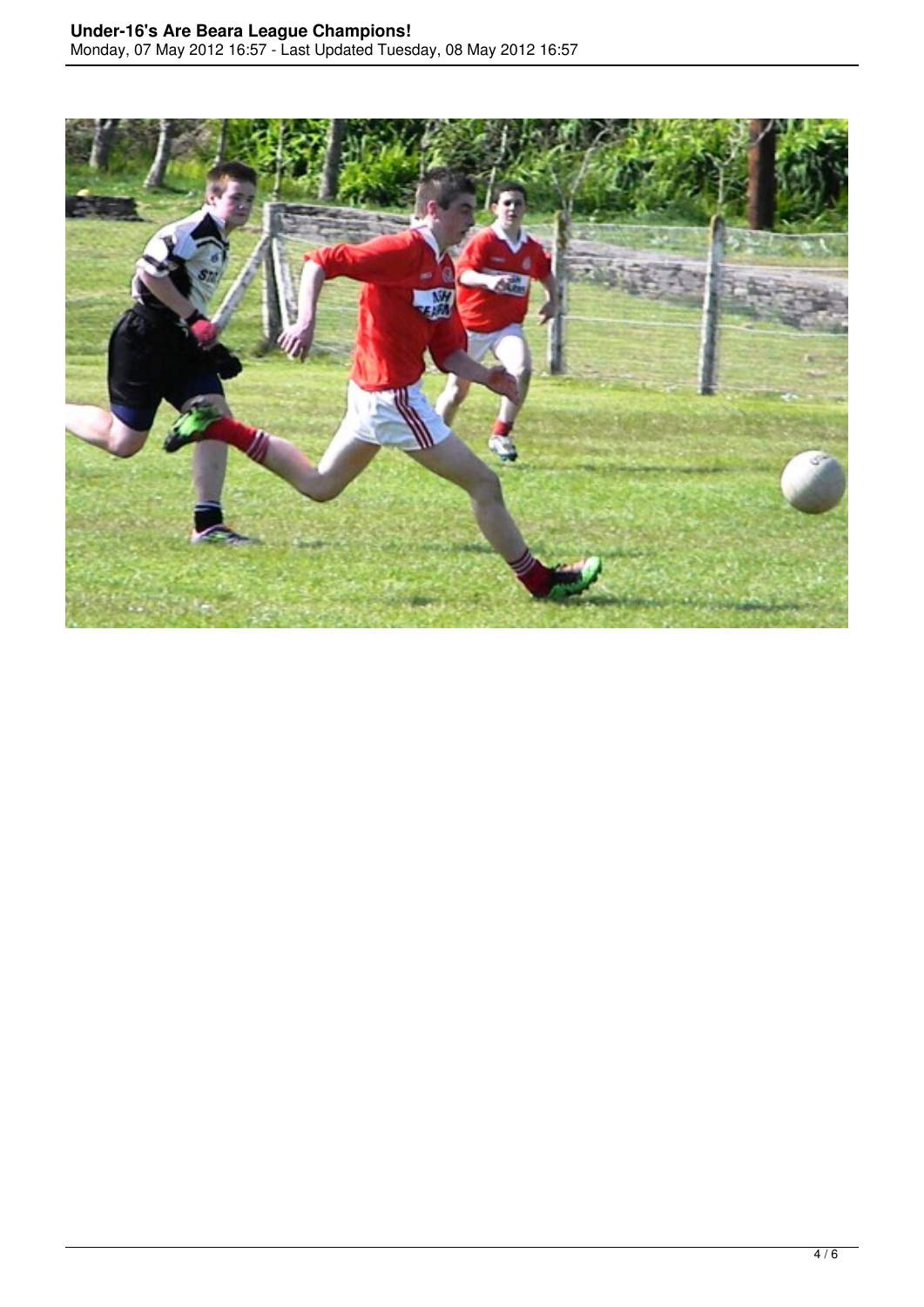